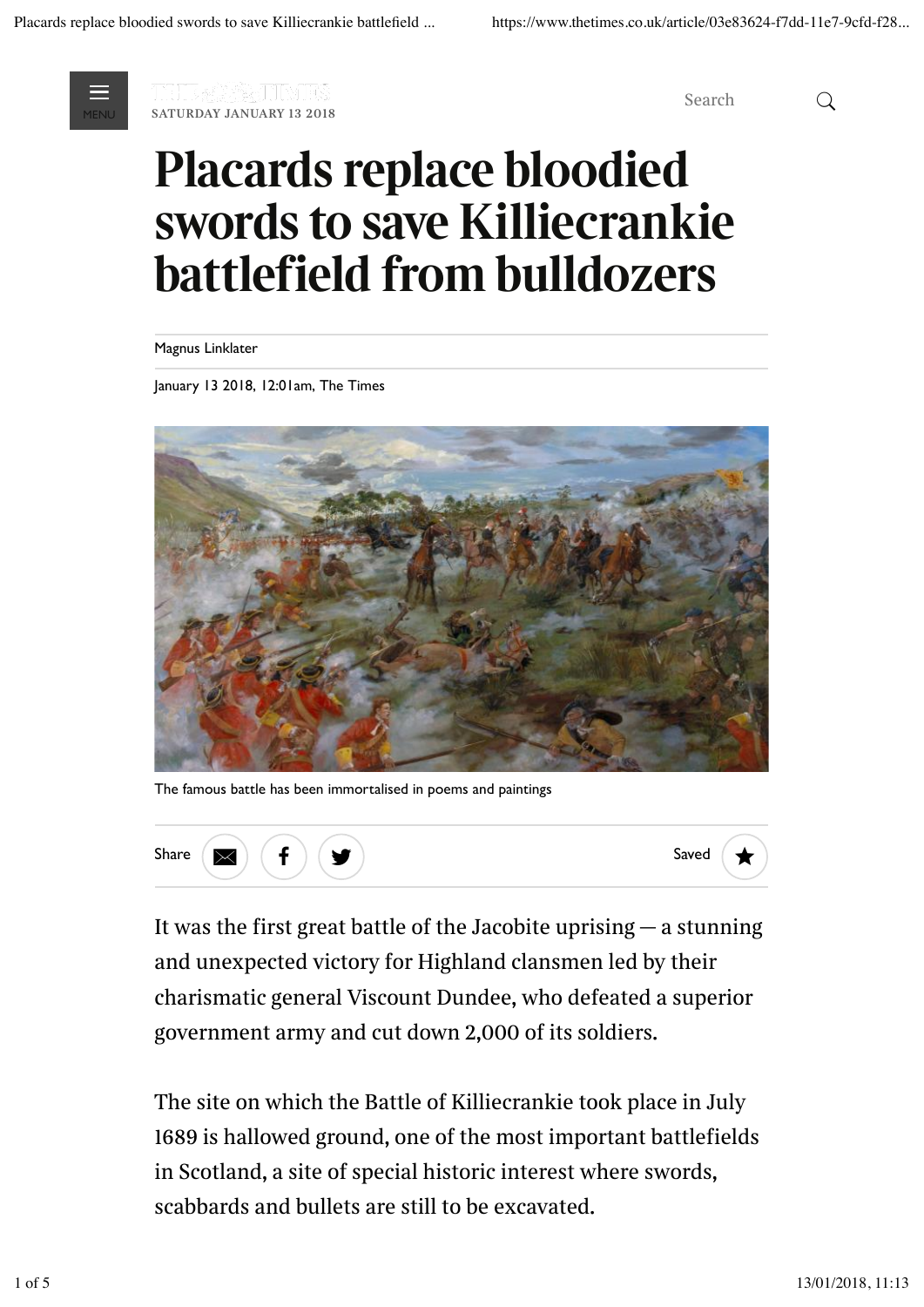

*Plans have been drawn up to drive the new dual carriageway of the A9 through the A9 through the site of the site, prompting a 21st century*<br> *the site case of the site century in the site of the site of the site of the site of the site of the site of the site of the site of the si* MENU *saturday january 13 2018* %

*rebellion. Protesters armed with no more than placards, tweeds* and some enthusiastic labradors gathered on the site to head off *what they describe as a "desecration".*

*They say the two stretches of road, with extensive lay-bys, will obliterate the "killing ground" where General Hugh Mackay's army, its back to the River Garry, turned and fled as the Highlanders — Macleans of Duart, MacDonalds of Sleat and Glengarry and Camerons of Lochiel — charged from the hill "like one great clap of thunder", as one historian described it. The battle was immortalised in the Burns poem The Braes o' Killiecrankie.*

*Rulzion Rattray, who has spent 20 years studying the battleground, says it would be hard to exaggerate its importance. "This development would completely obliterate the archaeological importance of the site," he said.*

*"The lay-bys alone would remove critical features of the battleground, some of which have yet to be excavated. It is an irony that 2017 was designated as the year of history, heritage and archaeology, yet 2018 may go down as the year of its desecration."*

*Henrietta Fergusson, who owns the Killiecrankie Hotel, was appalled at the decision to put the new route through wooded areas and close to houses, rather than open ground further up the hill. "This proposal will tarmac over precisely the area where the fighting took place," she said. "It is the heart of the battleground and lots of the archaeology has not yet been looked at."*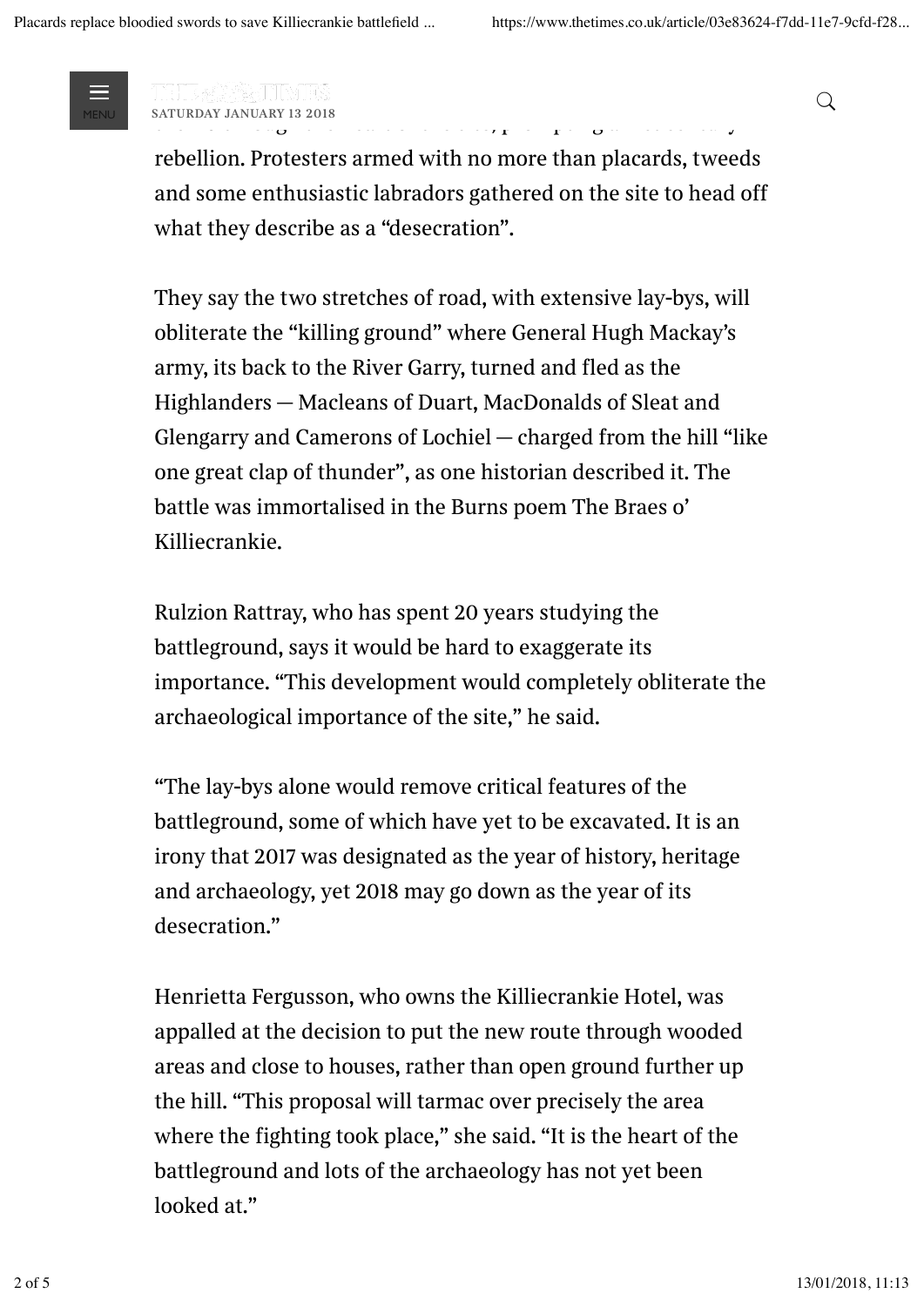

*Daniel Price, who owns House of Urrard, a central feature of the battle, and whose land will be compulsorily purchased, said: "It* MENU *saturday january 13 2018* %

*doesn't make sense to use this route, which will mean cutting down hundreds of trees and burying a historic site. Once it's gone, it's gone. I've suggested an alternative route over open ground but they won't even look at it."*



*Yesterday a group of locals, who included guns and beaters from a neighbourhood shoot, gathered behind a banner to proclaim their defiance. They have until January 23 to lodge a formal objection and there will be at least three separate protests going in.*

*Transport Scotland accepts that the route will have some impact on the battlefield but argues that since the existing singlecarriageway A9 already runs through the site, albeit clear of the main battlefield, it is its preferred route. It has carried out surveys, including metal detecting, and has consulted Historic Environment Scotland (HSE).*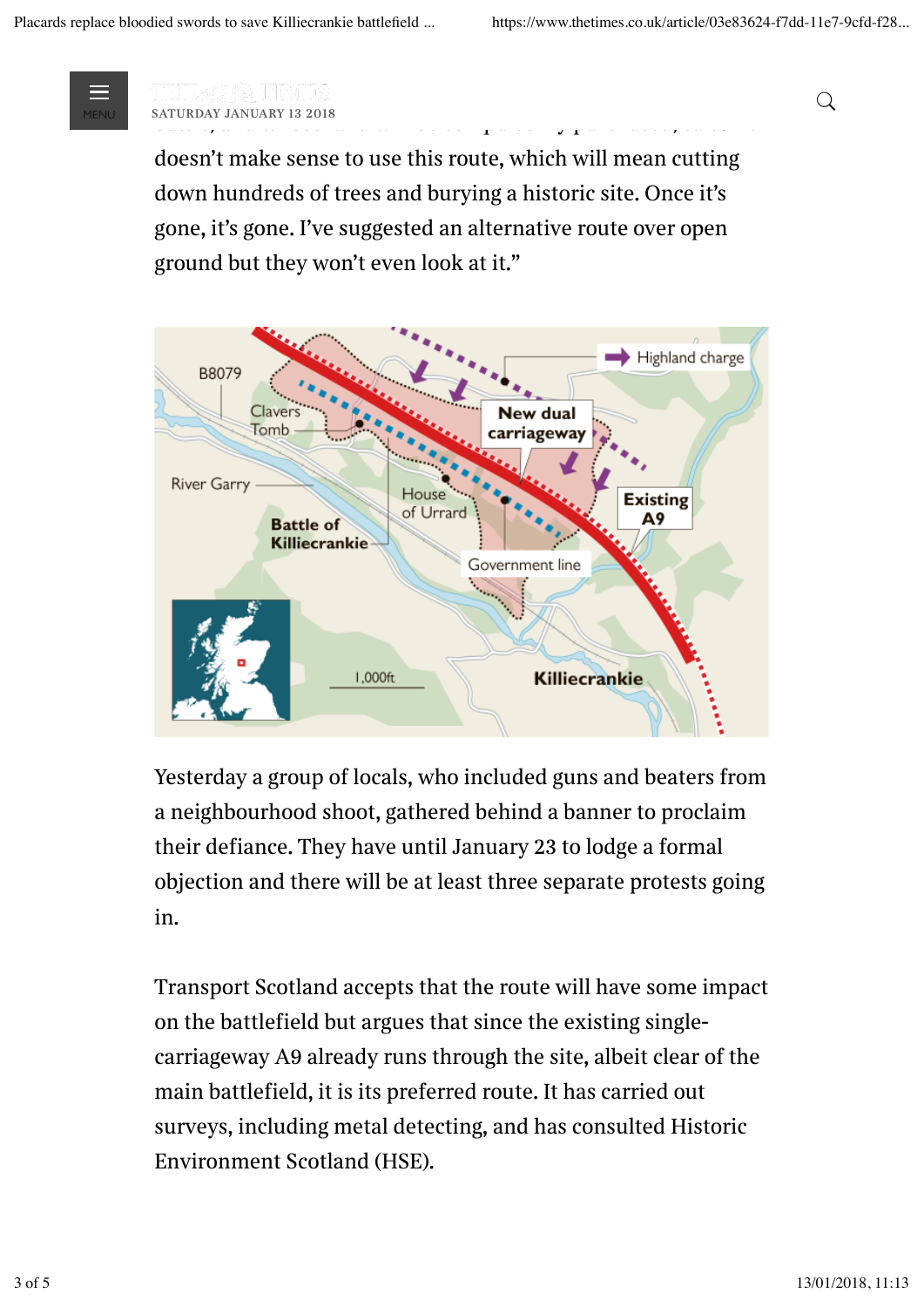

*Murdo Fraser, MSP, said he was shocked at the route chosen. "The Battle of Battle of Battle of Battle of Battle of Scotland's bloodiest and*<br>The Battle of Scotland's bloodiest and Scotland's bloodiest and Scotland's bloodiest and Scotland and Scotland<br>The Battle of Scotland's bloo MENU *saturday january 13 2018* %

*most important battles and it will be unforgivable if this site is lost without proper examination of the alternate route options," he said.*

*"The Scottish government has a responsibility to protect our most culturally and historically important sites. They wouldn't dream of building high rise flats on Edinburgh Castle so why is it OK to consider bulldozing this battlefield?"*

# *HSE was not available for comment.*

|            | <b>Armed Forces</b> |       |
|------------|---------------------|-------|
| Share<br>w |                     | Saved |

Comments are subject to our community guidelines, which can be viewed here.

# **0 comments**



## Newest | Oldest | Most Recommended



**BACK TO TOP** 

THE & BATIMES